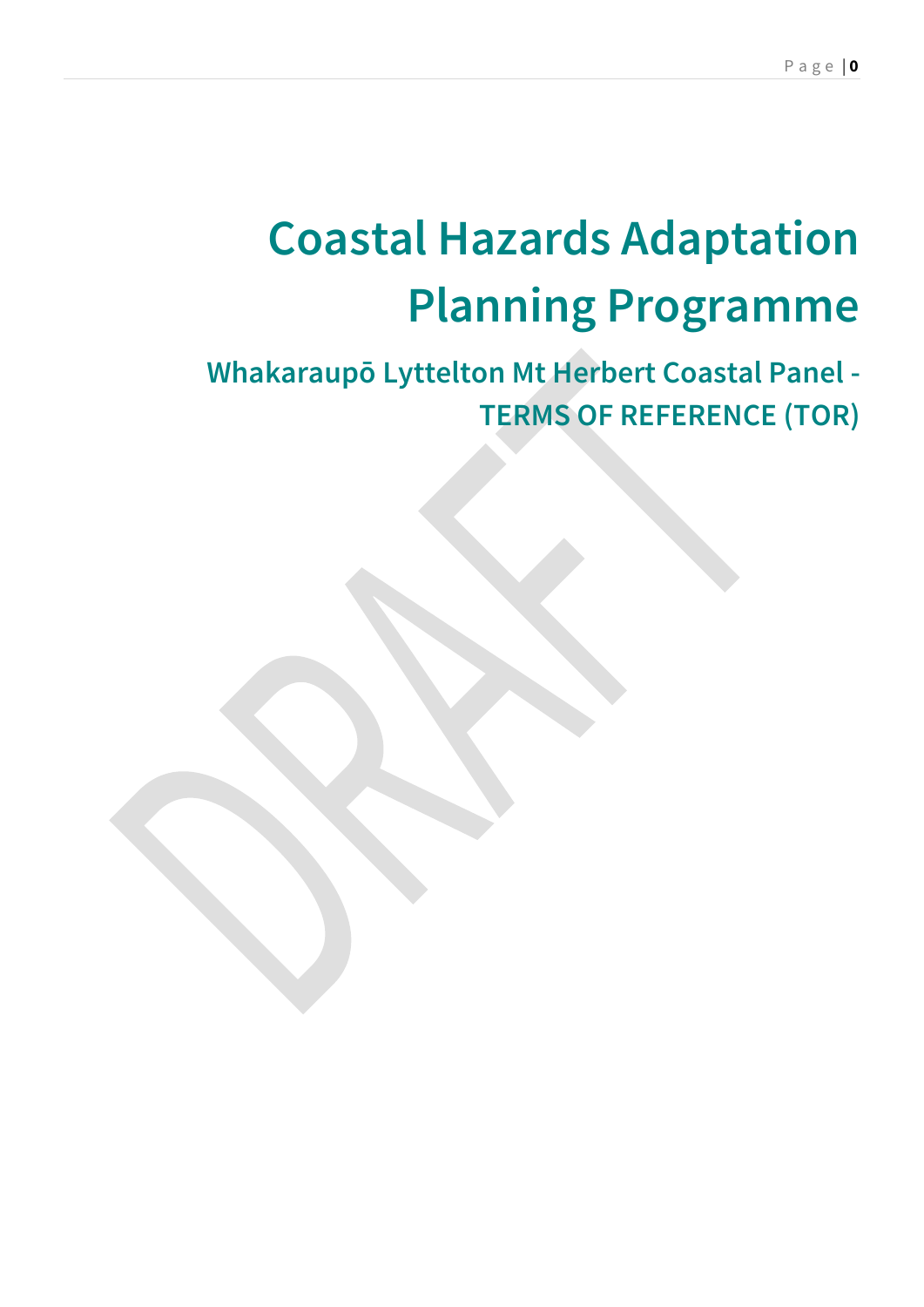# **TERMS OF REFERENCE**

# **Whakaraupō Lyttelton - Mt Herbert Adaptation Area Coastal Panel**

# **Coastal Hazards Adaptation Planning programme**

### **Document Purpose**

The purpose of this Terms of Reference is to identify and outline the roles and responsibilities of members coopted onto the Whakaraupō Lyttelton - Mt Herbert Adaptation Area Coastal Panel. It provides an overview of the activities that will support this process.

It should be noted that a separate Terns of Reference has been developed for the Specialist and Technical Advisory Group (STAG), the purpose of which is to identify and outline the roles and responsibilities of STAG members co-opted to assist the Coastal Hazards Adaptation Planning programme team and the Adaptation Area Coastal Panels.

| <b>Details</b>   |                                                                                                                                                                                                                                                                    |  |  |
|------------------|--------------------------------------------------------------------------------------------------------------------------------------------------------------------------------------------------------------------------------------------------------------------|--|--|
| Forum            | <b>Coastal Panel</b>                                                                                                                                                                                                                                               |  |  |
| Organisation     | Christchurch City Council                                                                                                                                                                                                                                          |  |  |
| Project Name     | Coastal Hazards Planning programme                                                                                                                                                                                                                                 |  |  |
| Purpose of Forum | To provide informed recommendations to Council for adaptation plans that<br>allow Whakaraupō Lyttelton-Mt Herbert communities impacted by sea level<br>rise (due to coastal flooding, coastal erosion and rising groundwater), to<br>respond to changes over time. |  |  |
| Reporting to     | Principal Programme Advisor, CHAP Project Team                                                                                                                                                                                                                     |  |  |
| Start date       | To be advised (indicative start date is March 2022)                                                                                                                                                                                                                |  |  |

#### **Membership**

| <b>Name</b> | Representing | Signature |
|-------------|--------------|-----------|
|             |              |           |
|             |              |           |
|             |              |           |
|             |              |           |
|             |              |           |
|             |              |           |
|             |              |           |
|             |              |           |
|             |              |           |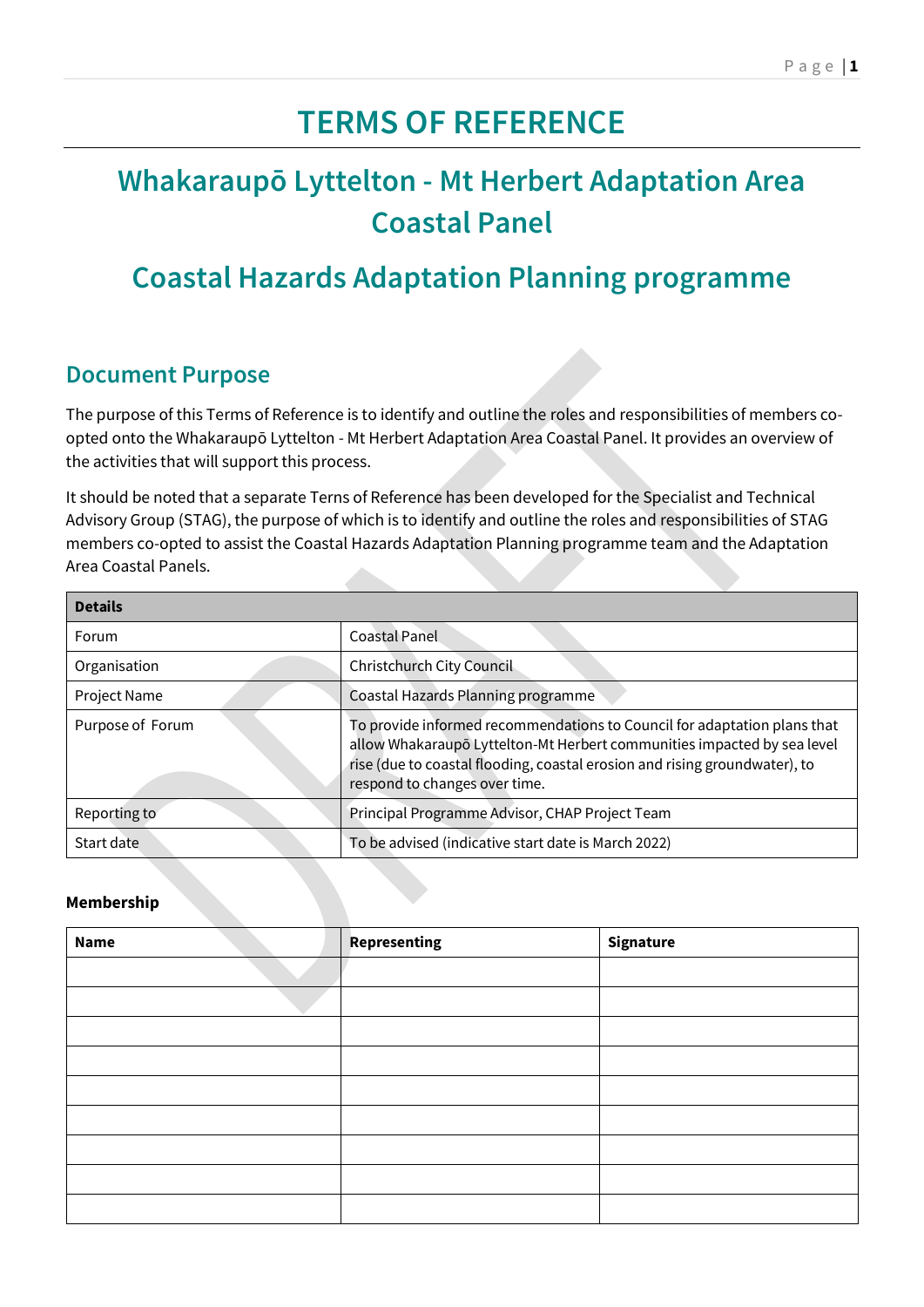# **1. Project overview**

The Council's Coastal Hazards Adaptation Planning (CHAP) Programme follows the Ministry for the Environment's (MfE) *Coastal Hazards and Climate Change Guidance for Local Government* (2017). This guidance establishes a structured engagement process with communities that support people to adapt to life in a changing climate through increased awareness and the development of community-led adaptation plans that consider the social, cultural, natural and built environments. The adaptation plans will identify community values and objectives and set pathways that are adjusted over time to respond to the impacts of sea level rise, enabling communities and Council to prepare for the future in times of uncertainty. This adaptation work sits underneath the Council's Climate Resilience Strategy.

The Council's Urban Development and Transport Committee formally endorsed the CHAP programme at its meeting on 11 November 2020. At the same meeting, the committee also agreed to initiate adaptation planning with the first tranche of communities in the Whakaraupō Lyttelton-Mt Herbert Adaptation Area. As the timing and severity of sea level risk impacts will vary across the district, the most effective approach is to undertake adaptation planning in tranches.

Once adaptation planning with Whakaraupō Lyttelton-Mt Herbert communities is completed, adaptation planning will be initiated with the next tranche of communities and a new Coastal Panel will be established.

Over time, the development and implementation of community-led adaptation plans will have significant implications for the city's infrastructure, District Plan, population movement and distribution, natural environment, and the ways that communities and Council manage the impacts of sea level rise.

# **2. Project Purpose, Objectives and Timeframes**

The purpose of the CHAP programme is to provide coastal and low-lying communities and the Council with adaptive pathways that allow us to plan for, and respond to, coastal hazards impacted by sea level rise (through coastal flooding, coastal erosion and rising groundwater).

The programme objectives are:

- To undertake coastal hazards adaptation planning with communities that will be impacted by coastal flooding, coastal erosion and rising groundwater as a result of sea level rise.
- For Council to provide clear and consistent direction and leadership in alignment with national direction and international obligations, and with regard to the principles of the Te Tiriti o Waitangi.
- To establish inclusive and equitable planning and decision-making processes that support community wellbeing.
- To develop community-led adaptation plans that allow Council and communities to respond to changes over time.
- To ensure communities, critical infrastructure and the built environment are safer and more resilient to the effects of coastal hazards.
- To consider the impacts of any decisions on the natural environment, and to minimise or mitigate any negative impacts where possible.
- To increase community and Council awareness and monitoring of coastal hazards.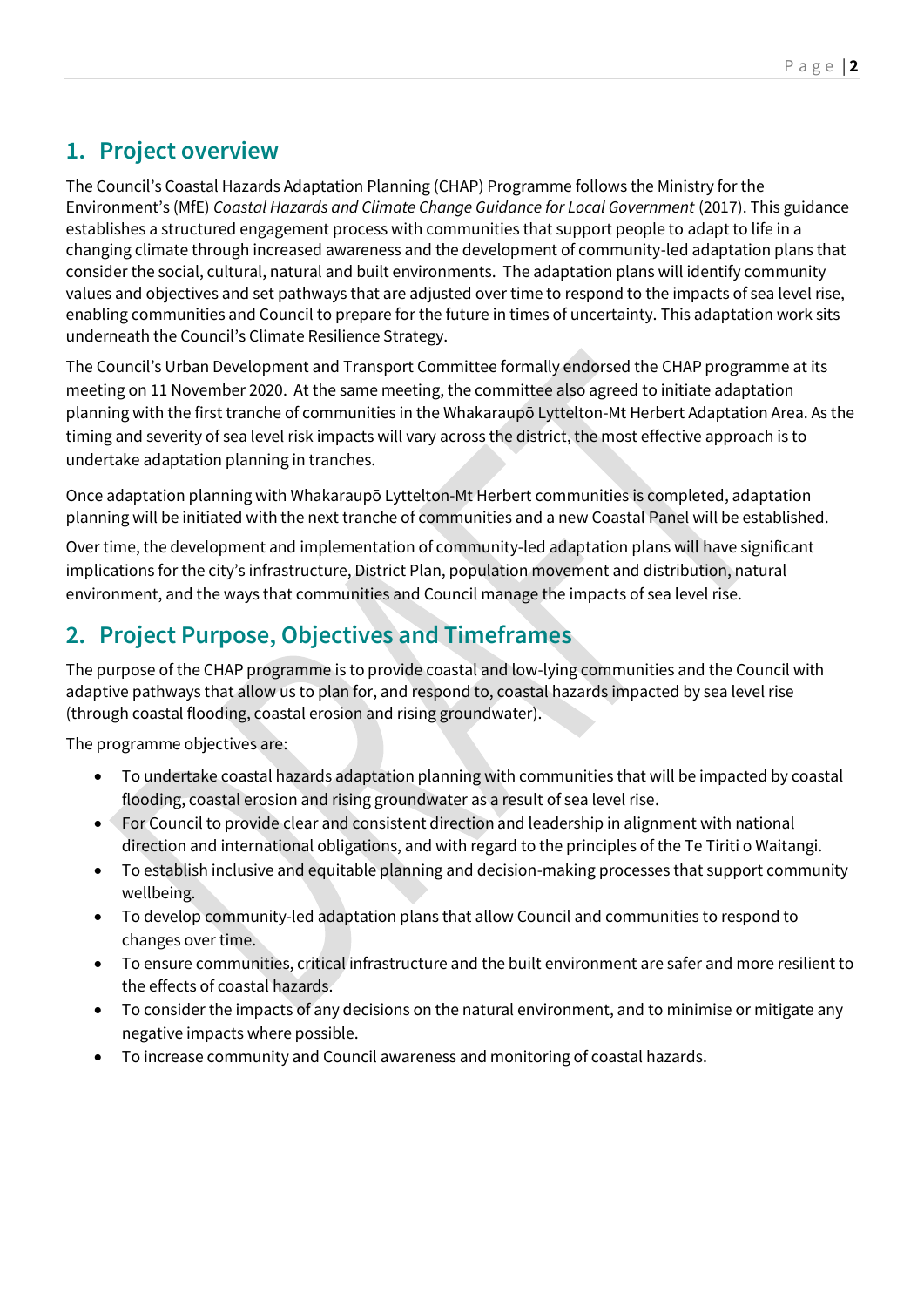The Coastal Hazards Adaptation Planning programme is being rolled out in three phases - the first two phases happen upfront, while the third phase will be rolled out for each adaptation area:

| Phase                                                                                                                                                                                  | <b>Key Milestones</b>                                                                                                                                                                                                                                                                                                                                                                                                                                                                                                                                                                                                                         |  |
|----------------------------------------------------------------------------------------------------------------------------------------------------------------------------------------|-----------------------------------------------------------------------------------------------------------------------------------------------------------------------------------------------------------------------------------------------------------------------------------------------------------------------------------------------------------------------------------------------------------------------------------------------------------------------------------------------------------------------------------------------------------------------------------------------------------------------------------------------|--|
| <b>Phase One: Programme Initiation</b><br>Completed<br>Establish team, identify resources and<br>develop programme approach                                                            | Establish programme resourcing<br>$\bullet$<br>Establish Coastal Hazards Working Group<br>$\bullet$<br>Define Adaptation Areas and Priority Communities<br>$\bullet$<br>Seek Council endorsement of the programme<br>$\bullet$<br>Initiate community science - schools and Coast Snap<br>$\bullet$<br>Commission                                                                                                                                                                                                                                                                                                                              |  |
|                                                                                                                                                                                        | Updated Coastal Hazards Assessment (CHA) - extent and<br>$\bullet$<br>likelihood of hazards<br>Baseline Information Document (BID) - current state of<br>$\bullet$<br>social, natural, built, cultural and economic environments<br>Risk and Vulnerability Assessment (R&VA) - exposure of<br>$\bullet$<br>assets<br>Coastal Adaptation Framework - sets out the process by<br>$\bullet$<br>which options will be assessed and formed into pathways.                                                                                                                                                                                          |  |
| Phase Two: City wide Education and<br><b>Awareness Phase</b><br>Underway<br>Build community awareness of the<br>hazards, seek whole district input to the<br>proposed process.         | Establish relationship with rūnanga,<br>$\bullet$<br>Release the Coastal Hazards Assessment and build hazard<br>$\bullet$<br>awareness.<br>Engage on the Coastal Adaptation Framework.<br>٠<br>Plan engagement with Te Whakaraupō / Lyttelton-Mt<br>Herbert<br><b>Appoint Coastal Panel</b><br>$\bullet$                                                                                                                                                                                                                                                                                                                                      |  |
| <b>Phase Three: Collaborative Adaptation</b><br><b>Planning with Communities</b><br>(1.5 years - estimated)<br>Undertake adaptation planning with the<br>first tranche of communities. | $\bullet$<br>Initiate adaptation planning in Te Whakaraupo / Lyttelton-<br>Mt Herbert.<br>Engage with the community to build awareness of the<br>$\bullet$<br>hazards information, identify community values and<br>assets, and identify any additional community options.<br>Over a series of steps, the CHAP project team, the STAG,<br>the Coastal Panel and rūnanga assess options against a<br>criteria to identify those which may be used in pathways.<br>Council and community triggers and thresholds are also<br>set. Thresholds and adaptation pathways are tested with<br>the community and formalised through council decisions. |  |

# **3. Purpose and function of the Coastal Panel**

The purpose of the Coastal Panel is to provide informed recommendations to Council for adaptation plans that allow Whakaraupō Lyttelton-Mt Herbert communities impacted by sea level rise, to respond to changes over time.

The specific functions of the Panel are to:

- Consider the cultural, social, environmental, built, physical and economic impacts of coastal hazards, and agree – where possible by consensus – on a shortlist of potential options to address these impacts.
- Consider the broad range of limitations (including technical), thresholds for change and community tolerance to risk, and agree – where possible by consensus, on recommended adaptation pathways.
- Facilitate engagement with the wider community on the proposed options, pathways and triggers for action.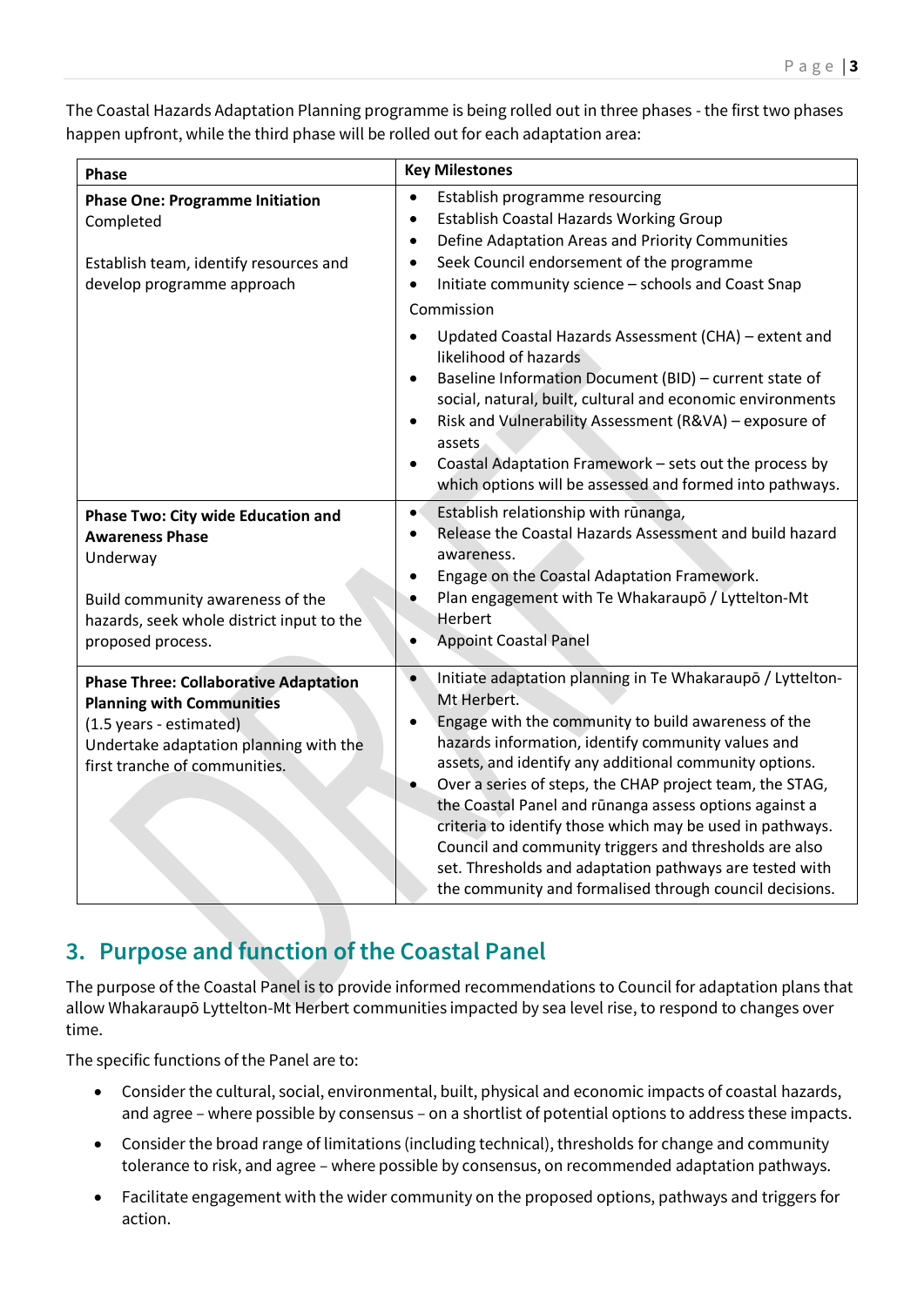Consider community views alongside input and expertise from technical and specialist advisors in order to make recommendations to Council on preferred options and pathways.

The Coastal Panel does not have decision-making authority, or powers of veto.

Note that the Coastal Panel is not expected have an expert understanding of all matters. Rather, it is there to provide a 'community lens' and will be supported by the STAG who will provide specific advice and input on technical, economic, environmental, social and cultural matters.

## **4. Membership and roles**

The Whakaraupō Lyttelton-Mt Herbert Adaptation Area, as depicted by the blue area shown in Figure 1 below, will have a single Coastal Panel for the whole area:



*Figure 1. Whakaraupō Lyttelton – Mt Herbert Adaptation Area<sup>1</sup> Map* 

Coastal Panel membership will comprise of people predominantly from the area and represent a cross-section of the local communities.

| <b>Full voting members</b>                                                   | <b>Numbers</b> |
|------------------------------------------------------------------------------|----------------|
| Rūnanga                                                                      | <b>TBC</b>     |
| Community representatives                                                    | 6              |
| Wider city representatives                                                   | Up to $3$      |
| Environment Canterbury Zone Committee representative                         | 1              |
| Te Pātaka o Rākaihautū Banks Peninsula Community Board - ward representative |                |

 $\overline{a}$  $1$  With the Te Pātaka o Rākaihautū Banks Peninsula Adaptation Area shown for context.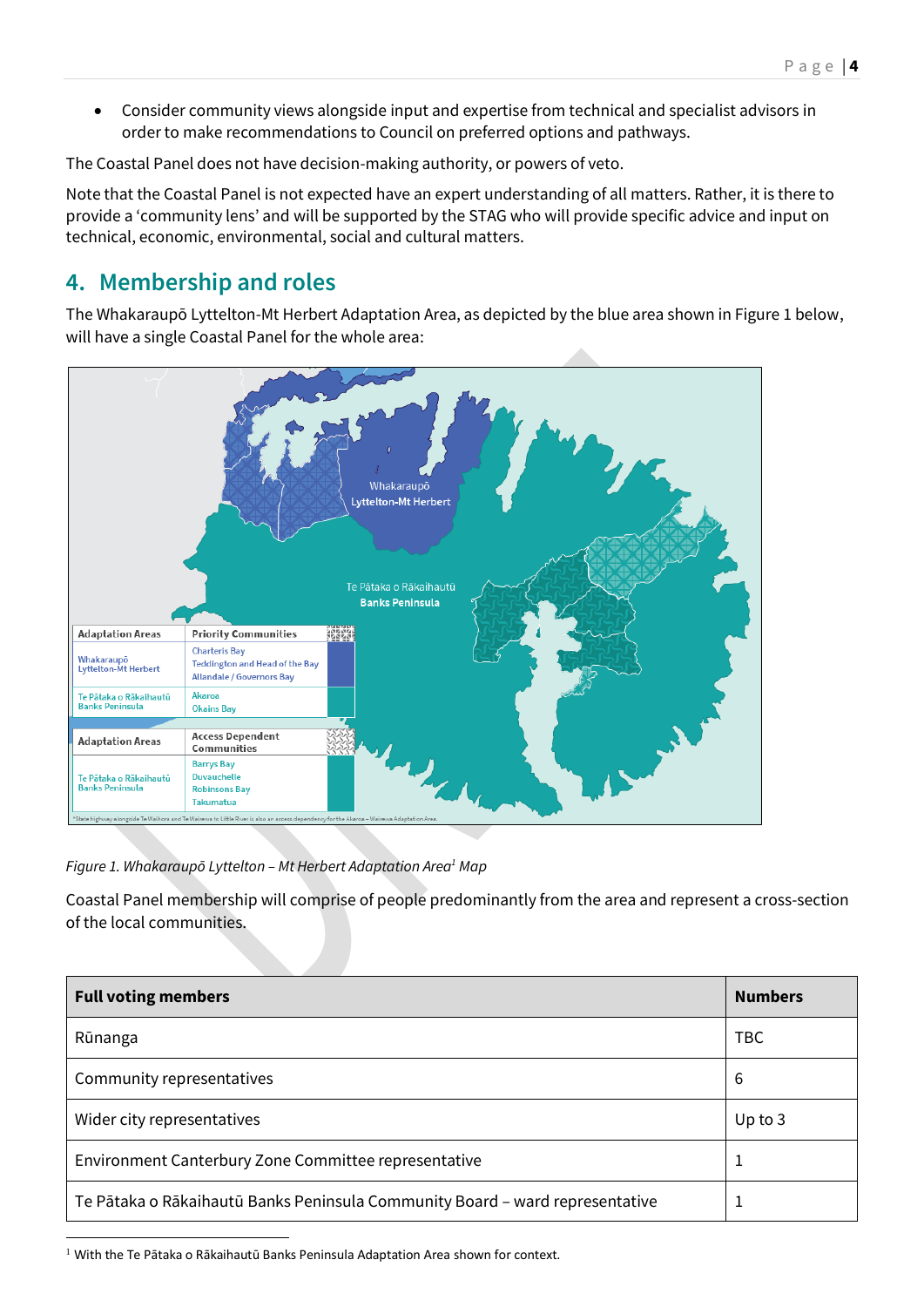| <b>Observer participants (non-voting)</b>                      |            |  |
|----------------------------------------------------------------|------------|--|
| Coastal Hazards Working Group (CHWG) members                   |            |  |
| Non-CHWG Councillors                                           |            |  |
| Te Pātaka o Rākaihautū Banks Peninsula Community Board members |            |  |
| <b>Support roles (non-voting)</b>                              |            |  |
| Independent Chair                                              | 1          |  |
| Panel Secretary                                                | 1          |  |
| Specialist and Technical Advisory Group (STAG)                 | <b>TBC</b> |  |
| CHAP programme team members                                    | <b>TBC</b> |  |

#### **Full voting members**

Members identified as full voting members will, where possible, follow a consensus decision-making process to select adaptation options and pathways for priority locations which will then be presented as recommended adaptation plans to Council for decision. It is expected that these members will support and champion communications and public engagement for the adaptation planning programme and update their relevant networks on upcoming initiatives and progress.

#### **Observer participants**

Members identified as observer participants will be invited to observe the process, but do not have any voting rights. Their attendance at meetings is at the discretion of the Independent Chair who may limit numbers attending each meeting in order to maintain an appropriate balance of Panel representatives in the room.

#### **Support roles**

The Independent Chair has full speaking rights, but no voting rights. The other people/groups identified below have no voting rights. However, they do have speaking rights.

*Independent Chair:* 

- Works with the CHAP programme team to organise and prepare for workshops/meetings.
- Clarifies the purpose or focus of each workshop/meeting.
- Is responsible for the management and facilitation of each workshop/ meeting including timekeeping, resolving conflicts, facilitating debates and seeking to build consensus among members.
- Is responsible for securing the required outcomes for each workshop/meeting based on the agenda in a fair, transparent and efficient manner.
- Ensures that all Coastal Panel members adequately understand the information that is presented and communicated through drawing on expertise from the STAG.
- Is responsible for issuing the final Panel recommendation report to the Council. However, the responsibility for preparing the document sits with Council's secretariat (administrative support to be provided by Council).
- Where required, attends and presents recommendations to Council's Coastal Hazards Working Group and Urban Development and Transport Committee.
- Acts as an official spokesperson of the Panel to the wider Whakaraupō Lyttelton Mt Herbert community (with agreement from the Panel members).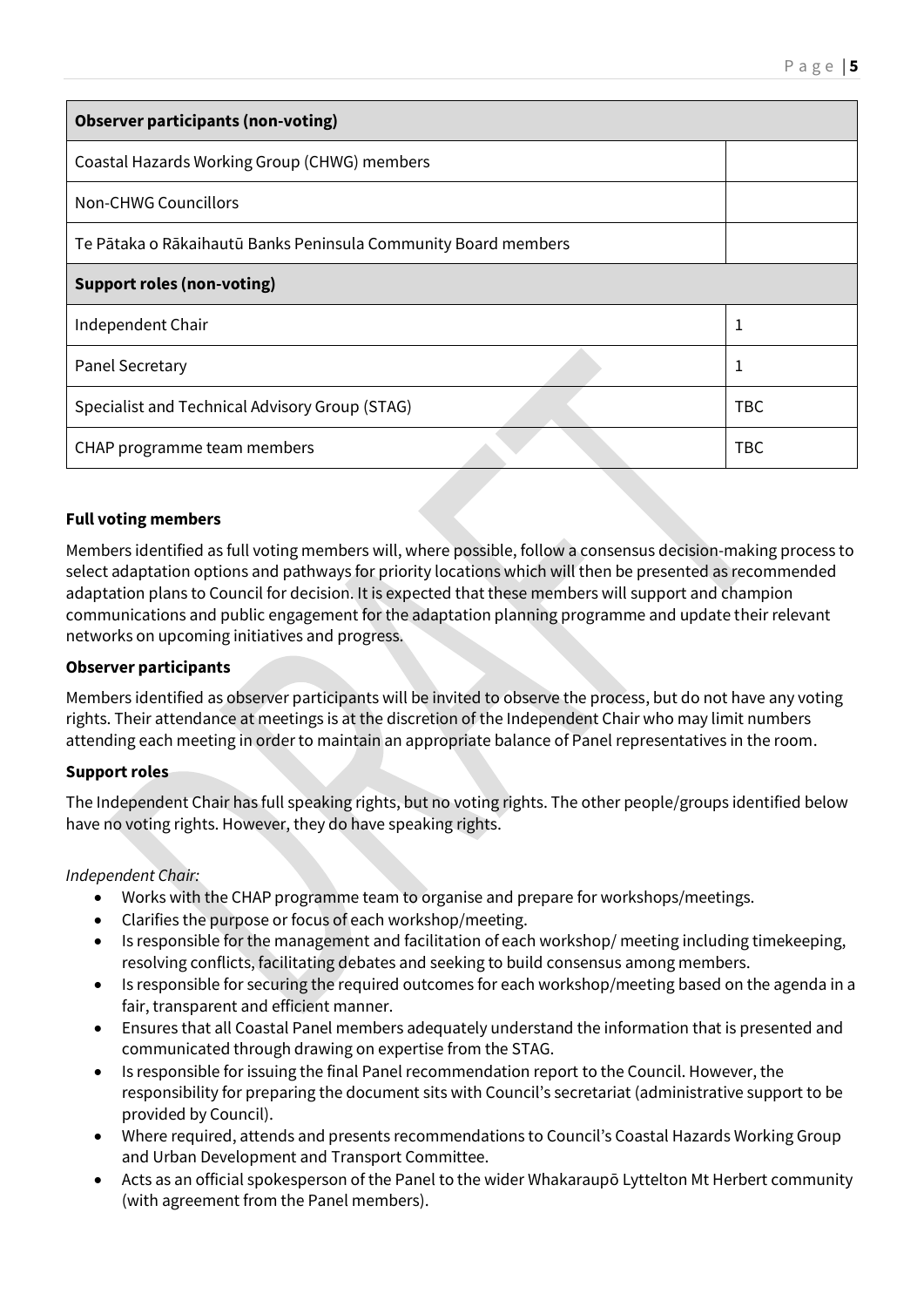Deals with media enquiries on behalf of the Panel<sup>2</sup>

#### *Panel Secretary:*

- Pre-circulates meeting agendas to Panel members.
- Takes note/minutes and captures actions at meetings/workshops.

#### *Specialist and Technical Advisory Group:*

- Provides technical and specialist advice to the Council and the Coastal Panel.
- Critically challenges and provides in-depth knowledge and expertise in a manner that is easily understood, and falls within the project scope.
- Offers expert guidance that feeds into the process to develop adaptation plans including the process, assessments, scenarios, options evaluation and pathways.
- Assists the Coastal Panel with their deliberations (when requested).

#### *CHAP programme team:*

 $\overline{a}$ 

- Supports the Independent Chair to facilitate meetings/workshops including the provision and presentation of content (in conjunction with the STAG).
- Provides programme management including timelines, planning, progress monitoring and execution.
- Supports Panel members including the provision of appropriate resources.
- Provides regular updates to the Coastal Hazard Working Group and Council.

### **5. Member attributes and protocol for collaborative deliberation**

The Coastal Panel represents a community-led collaborative stakeholder process with the aim of providing the Christchurch City Council with advice and recommendations on adaptation planning for priority locations within the Whakaraupō Lyttelton-Mt Herbert Adaptation Area impacted by sea level rise.

For this process to be successful, members of the Panel will need to have the ability to explore, consider and deliberate on options and recommendations with an open mind, taking into account diverse views and interests, rather than advocating for a particular point of view. The following collaborative protocol is to be followed by all Panel members, observers and support roles:

- Panel members will agree to abide by the Code of Conduct (see Supporting Documentation).
- Panel members will participate co-operatively for the 'long term benefit' of the region as a whole, rather than to pursue a pre-determined outcome, or to benefit a specific interest group.
- Information said or given to the Panel may not be used in a subsequent planning or legal process except for any recommendations and agreements reached by the Panel.
- As per the Code of Conduct, any public statement regarding advice or recommendations made by the Panel is to be agreed by the Panel and made through the Independent Chair. This also applies to observers, Council staff and others who may attend in support of Panel meetings.
- Decisions will be made where possible by consensus (100% of the Panel being in agreement) with a process to capture any points of disagreement. Where 100% consensus cannot be reached on a specific piece of advice or a recommendation, the reasons for disagreement will be noted, any alternatives defined, and the reasons for members positions on the alternatives recorded.

<sup>&</sup>lt;sup>2</sup> Note that the Council Media Manager (or in their absence, their delegate) must be consulted about all media enquiries.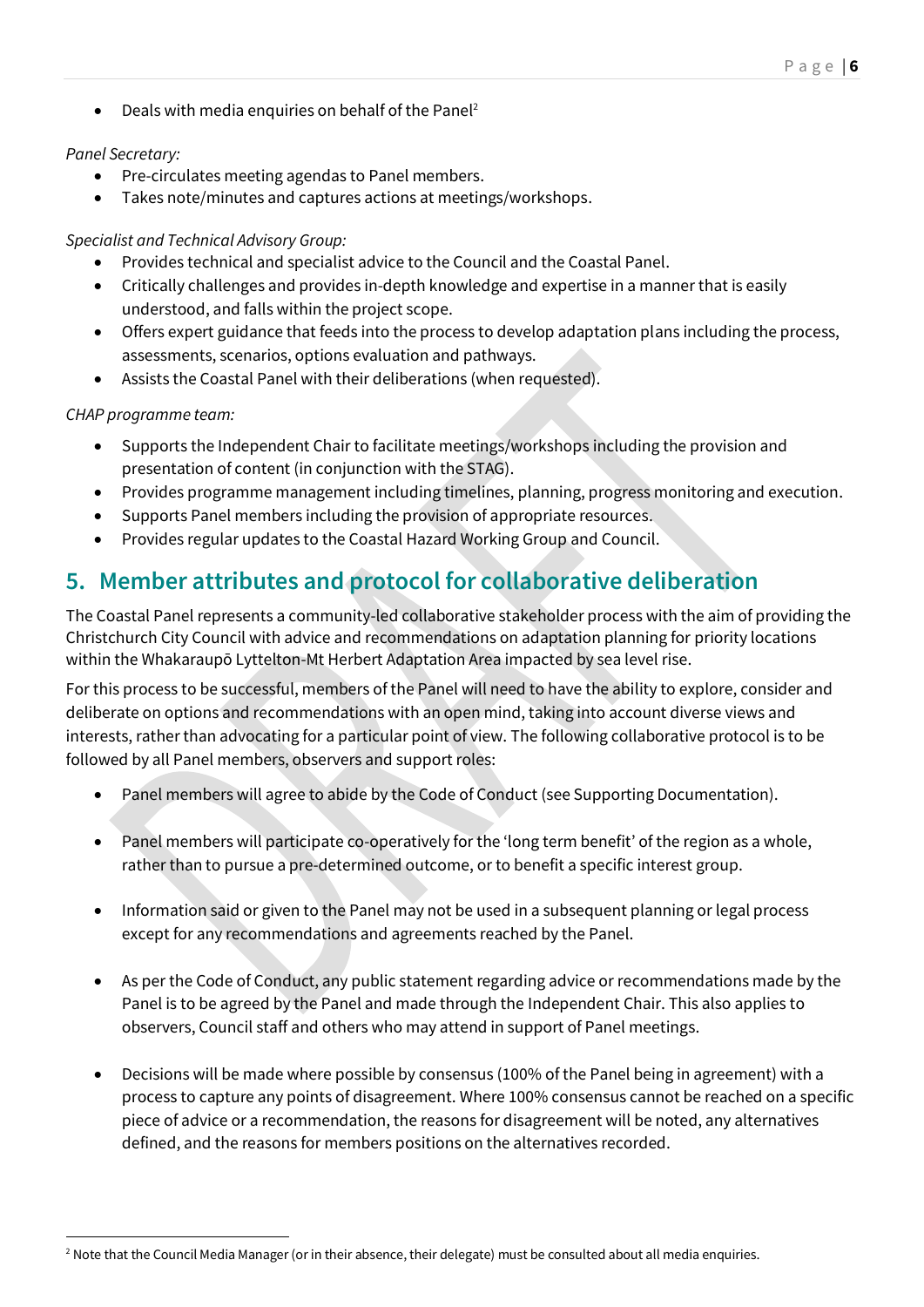- Where the Independent Chair deems it necessary, an urgent meeting may be called to discuss matters that cannot wait until the next scheduled meeting of the Panel. With the agreement of a majority of members, the meeting may be held electronically provided all usual requirements for meetings are maintained (including the presence of a quorum), varied to accommodate members joining by audio or audio visual link.
- When the Panel reaches a decision, members will be expected to acknowledge that decision in subsequent public discussion, or presentation to the Council.
- If a meeting is missed by a member, members will not be able to 're-litigate' a piece of consensus advice or recommendation at a later time.
- Members will be expected to read and understand the relevant provisions of legislation referred to them from time to time by the Independent Chair, the Panel secretary, the STAG and/or the Coastal Hazards Adaptation Planning (CHAP) programme team.

### **6. Operating Protocols**

- Coastal Panel members are expected to make every effort to attend all meetings. While it is anticipated that some Panel Members will miss certain meetings through circumstances beyond their control, if a member is absent for four consecutive meetings (not including urgent meetings) then, at the discretion of the Independent Chair, their membership may be reviewed and a reappointment process may be triggered.
- Voting members of the Coastal Panel shall not appoint alternates or nominate a proxy to attend a meeting/workshop where they are unable to attend.
- If the Independent Chair is absent from all or part of a meeting, a CHAP programme team member, who is also a non-voting member of the Panel, will exercise the meeting responsibilities, duties, and powers of the Independent Chair for the period of his or her absence.
- A minimum of 50 percent plus one (1) Coastal Panel members with voting rights are required for the meeting/workshop to be recognised as an authorised meeting for the recommendations or resolutions to be valid.
- Where a Panel member is no longer available to continue participation on a Panel for any reason, a reappointment process may be triggered for a new member, to be accepted at the discretion of the Independent Chair.
- Panel meetings are not open to the public. However, regular reporting via a newsletter or similar mechanism will be adopted by the Panel to ensure the wider public is kept informed of their activities. Furthermore, the Independent Chair can invite people such as relevant experts and interested parties to specific meetings, and open certain meetings to the public and media representatives where it is considered appropriate.
- Notes will be taken of all meetings. Notes will not record meeting conversations verbatim, but will provide an overall summary of the issues covered and the conclusions/decisions reached. The notes of each Panel meeting will be recorded and distributed by the Panel Secretariat to Panel members no later than five (5) working days following each meeting. These notes will be a public record and released at the end of the Coastal Panel process.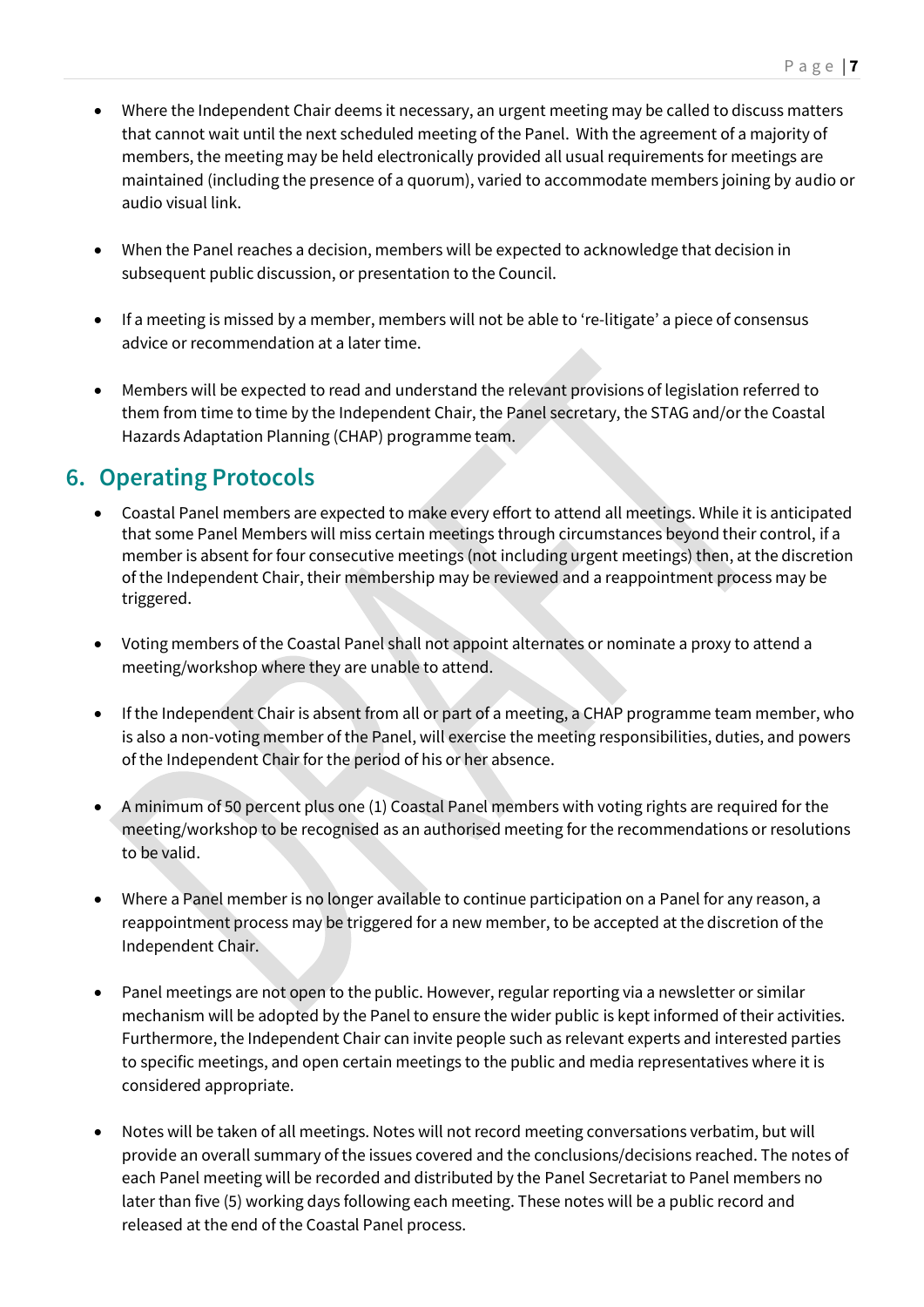- Meeting agendas will be agreed with the Independent Chair and CHAP Programme Manager. Agendas with attached meeting papers will be distributed at least two (2) working days prior to the next scheduled meeting.
- While the preference is for members to turn up to meetings in person we recognise that, due to the current climate, some flexibility is required. Members will be strongly encouraged to attend meetings. However, when it is not safe to do so (ie. COVID-19 alert level change), online meeting and/or conference call options may be provided.
- Council will be responsible for providing all the necessary support for the effective functioning of the Panel, including the provision of meeting venues, refreshments, and staff support for the preparation of agendas, notes, communications etc.
- None of the matters in this Terms of Reference replaces, limits or restricts:
	- The individual decision-making of the Council and organisations involved.
	- The statutory responsibilities and obligations of the Council for the implementation of plans and polices, including consent processing, monitoring, enforcement and compliance.
	- The ability to collaborate or work together in ways not defined in this Terms of Reference.



### **8. Term of appointment**

The term of the Coastal Panel is until such a time as when its recommendations are presented to the Urban Development and Transport Committee.